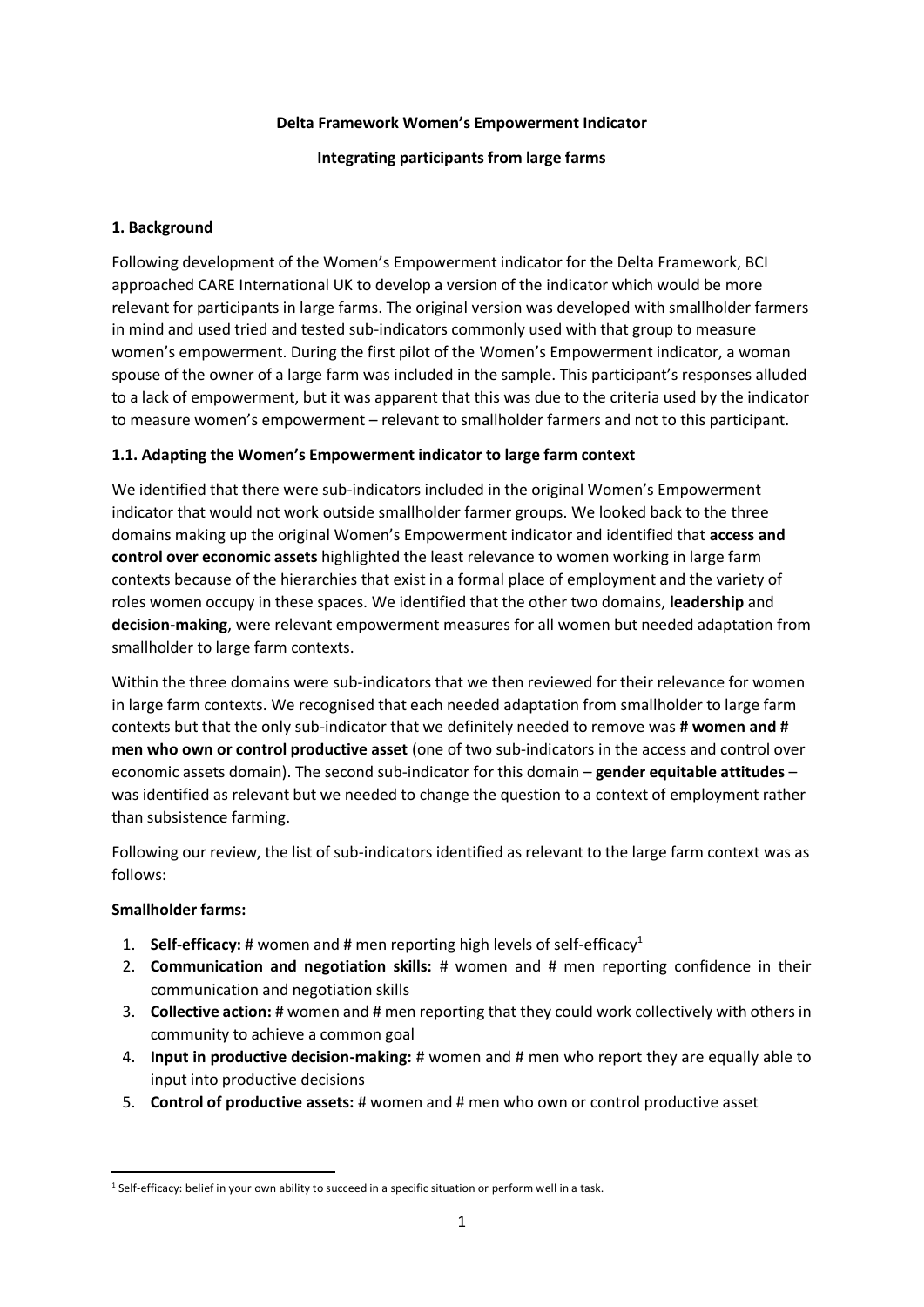6. **Gender equitable attitudes:** # women and # men who demonstrate gender equitable attitudes to control of economic assets

# **Large farms:**

- 1. **Self-efficacy:** # women and # men reporting high levels of self-efficacy
- 2. **Communication and negotiation skills:** # women and # men reporting confidence in their communication and negotiation skills
- 3. **Collective action:** # women and # men reporting that they could work collectively with others in community to achieve a common goal
- 4. **Input into workplace decisions:** # women and # men who report they have meaningfully participated in decision-making in the workplace
- 5. **Gender equality policy:** # large farms with at least one policy pertaining to gender
- 6. **Gender equitable attitudes:** # women and # men who demonstrate gender equitable attitudes in the workplace

# **1.2. Adding a new indicator**

Throughout our discussions around how to adapt the Women' Empowerment indicator for a large farm context, we were conscious that decisions to remove indicators would have implications on our ability to capture a full picture of empowerment from the women participating in the surveys. In order to assess the implications of our adaptation decisions, we checked it against CARE's Gender Equality Framework. This framework was used to develop the original Women's Empowerment indicator and defines three domains of complementary change that can be used to understand the extent to which women are empowered: Agency, Relations and Structures.

# CARE'S GENDER EQUALITY FRAMEWORK

# **BUILD AGENCY**

Building consciousness, confidence, self-esteem and aspirations (non-formal sphere) and knowledge, skills and capabilities (formal sphere).



# **CHANGE RELATIONS**

The power relations through which people live their lives through intimate relations and social networks (nonformal sphere) and group membership and activism, and citizen and market. negotiations (formal sphere).

# **TRANSFORM STRUCTURES**

Discriminatory social norms, customs, values and exclusionary practices (non-formal sphere) and laws, policies, procedures and services (formal sphere).

The list of 5 sub-indicators adapted from smallholder to large farm contexts covered the areas of Agency and Relations well but neglected the Structures domain. This domain is important because it helps us to understand the environment women are operating within, and how responsive formal and informal spaces are to them exercising their agency, rights and power.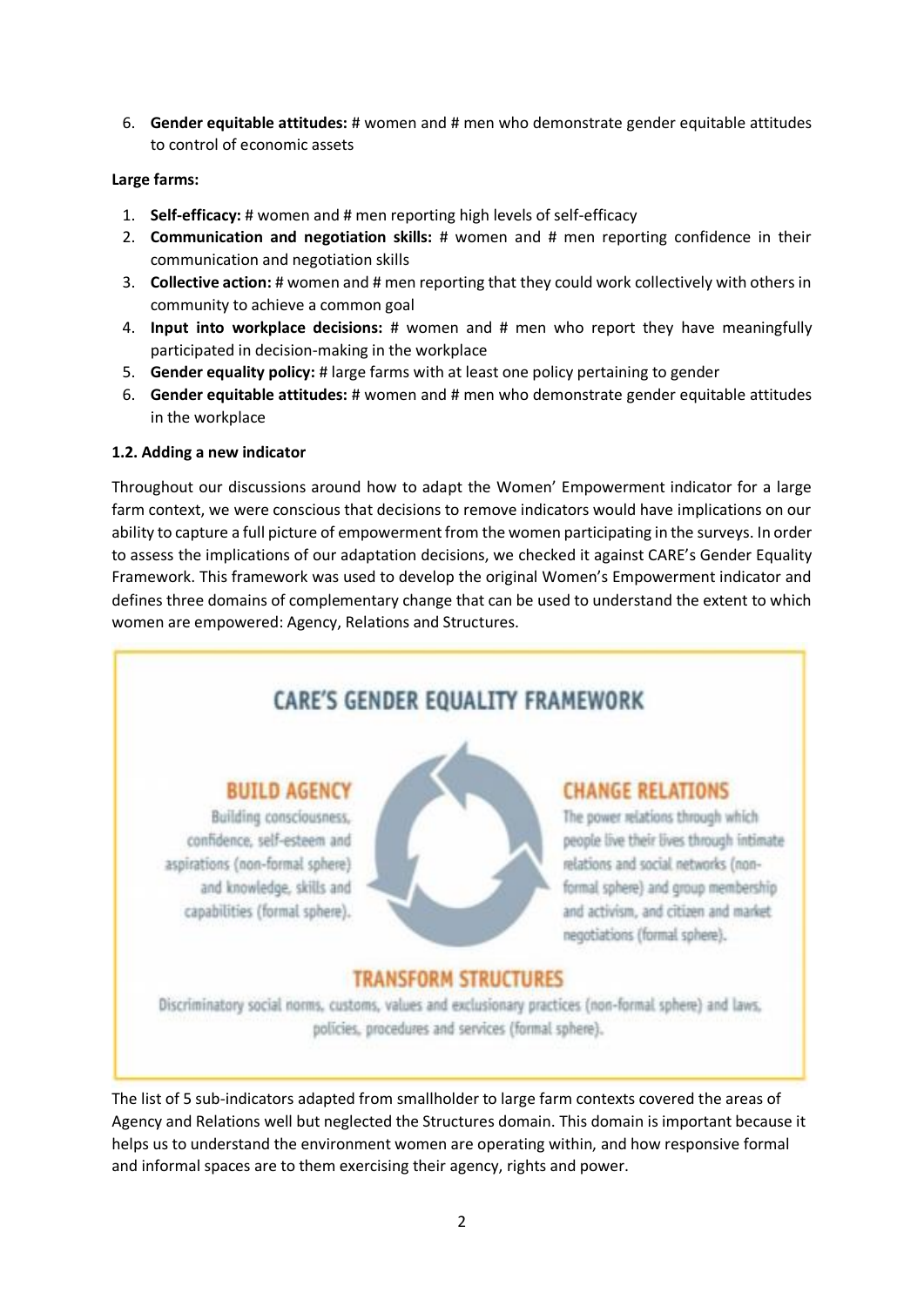We discussed including a sub-indicator to measure the existence of policies pertaining to gender in large farm workplaces as a means to explore the **Structures** sphere of the CARE Gander Equality Framework. This would not be a straightforward indicator to include due to the different nature of partnerships across the Delta network and the extent to which organisations would be willing to share employment data.

| <b>Delta Domain of change</b> | Sub-indicator of change              | Indicator                                                                                                                            |  |  |
|-------------------------------|--------------------------------------|--------------------------------------------------------------------------------------------------------------------------------------|--|--|
|                               | Self-efficacy                        | # women and # men reporting high<br>levels of self-efficacy                                                                          |  |  |
| Leadership                    | Communication and negotiation skills | # women and # men reporting<br>confidence in their communication<br>and negotiation skills                                           |  |  |
|                               | Collective action                    | # women and # men reporting that<br>they could work collectively with<br>others in community to achieve a<br>common goal             |  |  |
| <b>Decision-making</b>        | Input into workplace decisions       | # women and #men who have<br>meaningfully participated in decision-<br>making process in the workplace/or<br>home (seasonal workers) |  |  |
| Gender equality in the        | Gender policy                        | # large farms with at least one policy<br>pertaining to gender                                                                       |  |  |
| workplace                     | Gender equitable attitudes           | # women and # men who<br>demonstrate gender equitable<br>attitudes in the workplace                                                  |  |  |

### **Women's Empowerment indicator for large farm context:**

### **1.3. Identifying impact groups**

One of our main areas of discussion when adapting the Women's Empowerment indicator from smallholder to large farm contexts was the sheer variety of large farms that exist across the Delta network – and by extension, the variety of roles that women hold in these organisations. We identified three main groups of women that we anticipate could be included in the Women's Empowerment indicator in the Delta Framework:

- 1. Seasonal (field) workers
- 2. Permanent (field) workers
- 3. Office staff/ business employees

We have drafted questions that could be asked to these different groups. It is important to note that many of the questions have been drafted to include statements that participants can respond to using a Likert scale. Project teams should feel empowered to adapt these statements according to context if it will make the tool more relevant to the project participants. We have tried to anticipate differences where we can, but there will inevitably be outliers as this indicator is socialised across the variety of projects in the BCI and Delta networks. As long as the substantive indicator remains the same (e.g. Self-efficacy or Decision-making) the means of determining progress against these indicators can be adapted, with support from BCI if required.

# **2. Methodology**

This methodology section will include information on: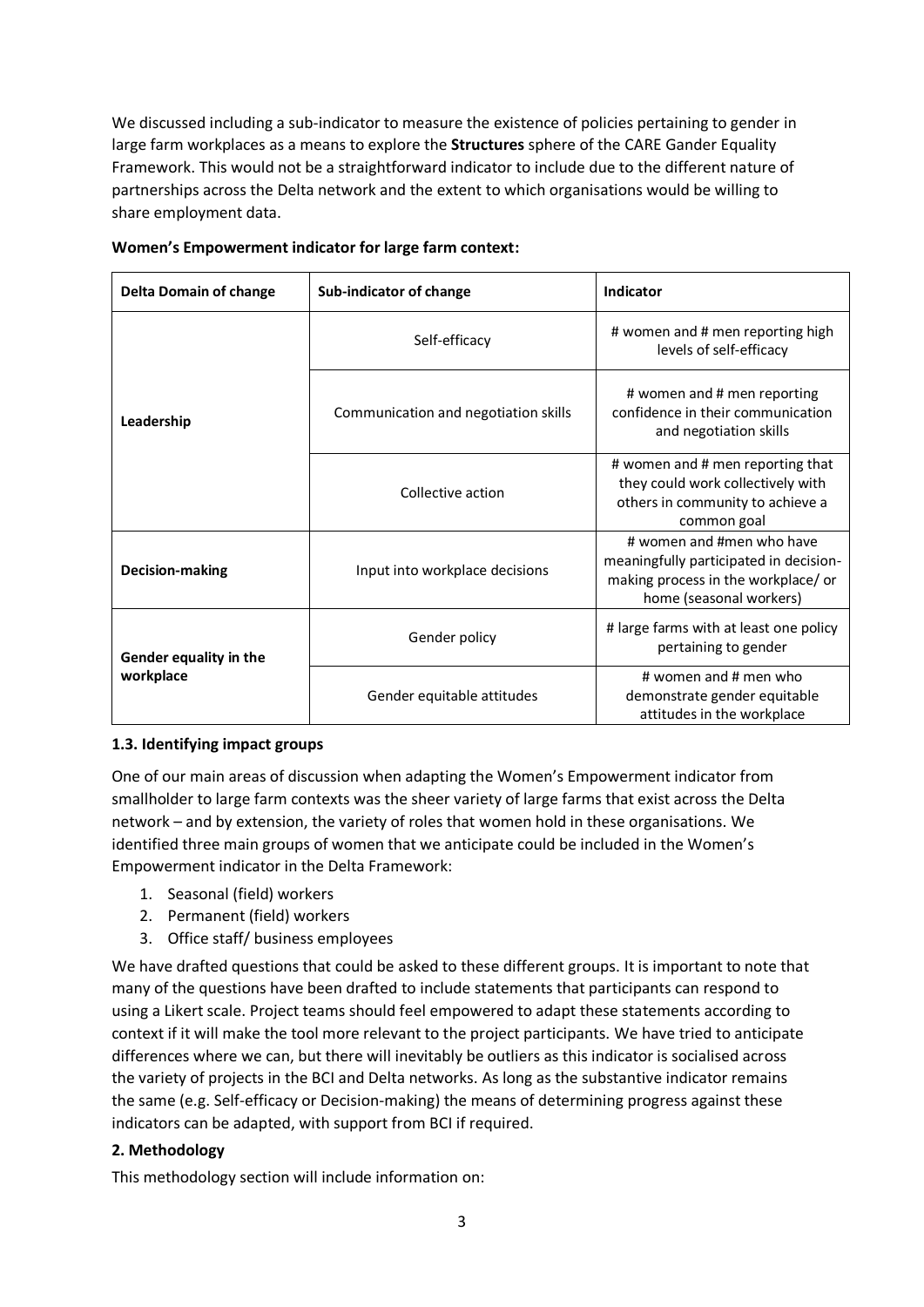- Sampling
- Frequency of data collection
- Sub-indicator weighting
- Aggregation
- Women's Empowerment and Gender Parity Scores
- Aggregation with smallholder farmer version of Women's Empowerment indicator

# **2.1. Sampling**

Each of these sub-indicators have been designed to be asked to women and men participants. This is so we can calculate both a Women's Empowerment score (using women participants' responses only) and a Gender Parity score (comparing the responses of women and men participants). Inclusion of the Gender Parity score, though illuminating, should be at the discretion of the project research team as we recognise these questions can be time-consuming to collect data on. Where budget and time constraints do not allow, we recommend focussing on the Women's Empowerment score, and thus inclusion of women participants.

Sample size is entirely dependent on the size of the project and so this paper will not offer prescriptive guidance on this area. Some general guidance to consider would be:

- When determining population size for Women's Empowerment score, the population is the total number of women workers in large farms. When determining population size for Gender Parity score, the population is the total number of workers in large farms – but it is important to also determine the ratio of men and women in this population.
- Where population size (total women workers in large farm) is 100 women or less, project teams should aim for a minimum sample size of around 80%. The smaller the population size however, the greater percentage of participants should be interviewed. For example, if the total number of women workers is 20, project teams should aim to interview all 20 women.
- Where population size is over 100 women, and especially if over 1000 women, project teams should aim to calculate sample size based on a 95% confidence level and 5% margin of error. This can be easily calculated using an online tool [\(https://www.surveymonkey.co.uk/mp/sample-size-calculator/\)](https://www.surveymonkey.co.uk/mp/sample-size-calculator/).
- While selecting the sample size we encourage research teams to also consider the available resources including financial and time. Decision should be taken based on what is feasible or doable while not compromising too much on data accuracy.
- When calculating a sample for Gender Parity score, it is important to interview an equal number of men and women participants. We recommend ensuring that your sample of women workers is as representative as possible first (using the guidance above), then matching this number with men participants where possible.

# **2.2. Frequency of data collection**

We recommend that data for the Women's Empowerment indicator is collected annually. However, we appreciate that projects may not have the resources to complete this on an annual basis, in which case they can collect data every two or three years. If this is the case, it should be transparently reflected in the Delta Framework as a limitation of the data.

# **2.3. Sub-indicator weighting**

There are three domains in the Women's Empowerment indicator for large farms:

- Leadership
- Decision-making
- Gender equality in the workplace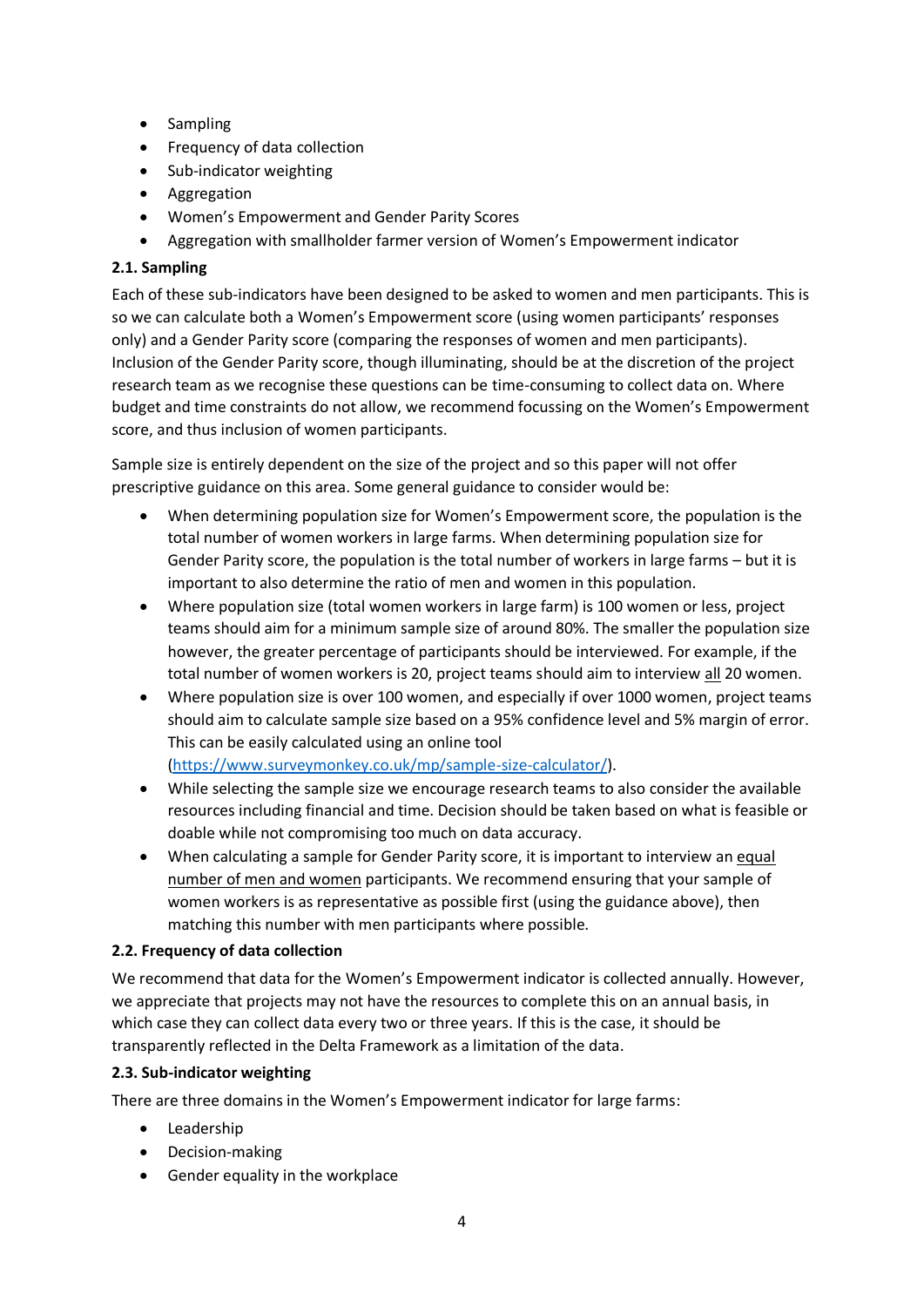Each of the domains has been weighted equally, meaning that each is worth one-third. Adjusting the sub-indicators allows us to maintain this equal weighting, regardless of how many sub-indicators are used to measure a domain.

For example, the Leadership domain has three sub-indicators while the Gender Equality domain has two sub-indicators. By adjusting the Gender Equality domain (giving it 1.5 times the weight), it makes an equal contribution to the overall Women's Empowerment score as the sum of the three Leadership sub-indicators.

e.g. *Women's Empowerment = Leadership + Decision-Making + Gender Equality in the workplace*

*Women's Empowerment = (Leadership 1 + Leadership 2 + Leadership 3) + ((Decision-Making 1*) *)x3) + ((Gender Equality 1 + Gender Equality 2)x1.5)*

# **2.4. Aggregation**

When aggregating data for the Women's Empowerment indicator, there are a few steps for each subindicator that need to be followed before inputting data into the analytical framework. This section gives a step-by-step guide for preparing the data for the analytical framework.

1. **Aggregation method:** the method for aggregating data for the analytical framework is simple. For the data analyst responsible for data aggregation, the central question is: do these answers indicate that the respondent is empowered or not?

The data aggregation is essentially our way of determining whether the answer to that central question is 'Empowered' or 'Not Empowered'. If the response indicates 'Empowered', we input '1' into the analytical framework, if the response indicates 'Not Empowered', we input '0' into the analytical framework. These scores then allow us to calculate the total empowerment score explained in the 'Weighting' section.

2. **'Achievement':** before we can input a score for each indicator, we need to determine which answers indicate women's empowerment or not. For many of the indicators, there is more than one proxy i.e. the respondent will give more than one answer. There is guidance in the framework for how many 'Achievements' are needed for the response to be counted as empowered or not (e.g. marked as 1 or 0).

Generally, the rule for 'Achievement' is over 50% of the statement indicating empowerment. For example, if there are 5 statements for the respondent to agree or disagree with, and agreement can be an indication of empowerment, a respondent would need to agree with at least 3 out of 5 statements for us to count that as 'Empowered' (=1) rather than 'Not Empowered' (=0).

3. **Inadequacy cut-off:** so how do we know which responses to statements indicate empowerment or not? The Inadequacy Cut-Off column tells us which answers indicate empowerment (Yes) or not (No). The diagram below gives an example of the process for determining either achievement or inadequacy cut-off in Sub-Indicator 1: Self-Efficacy.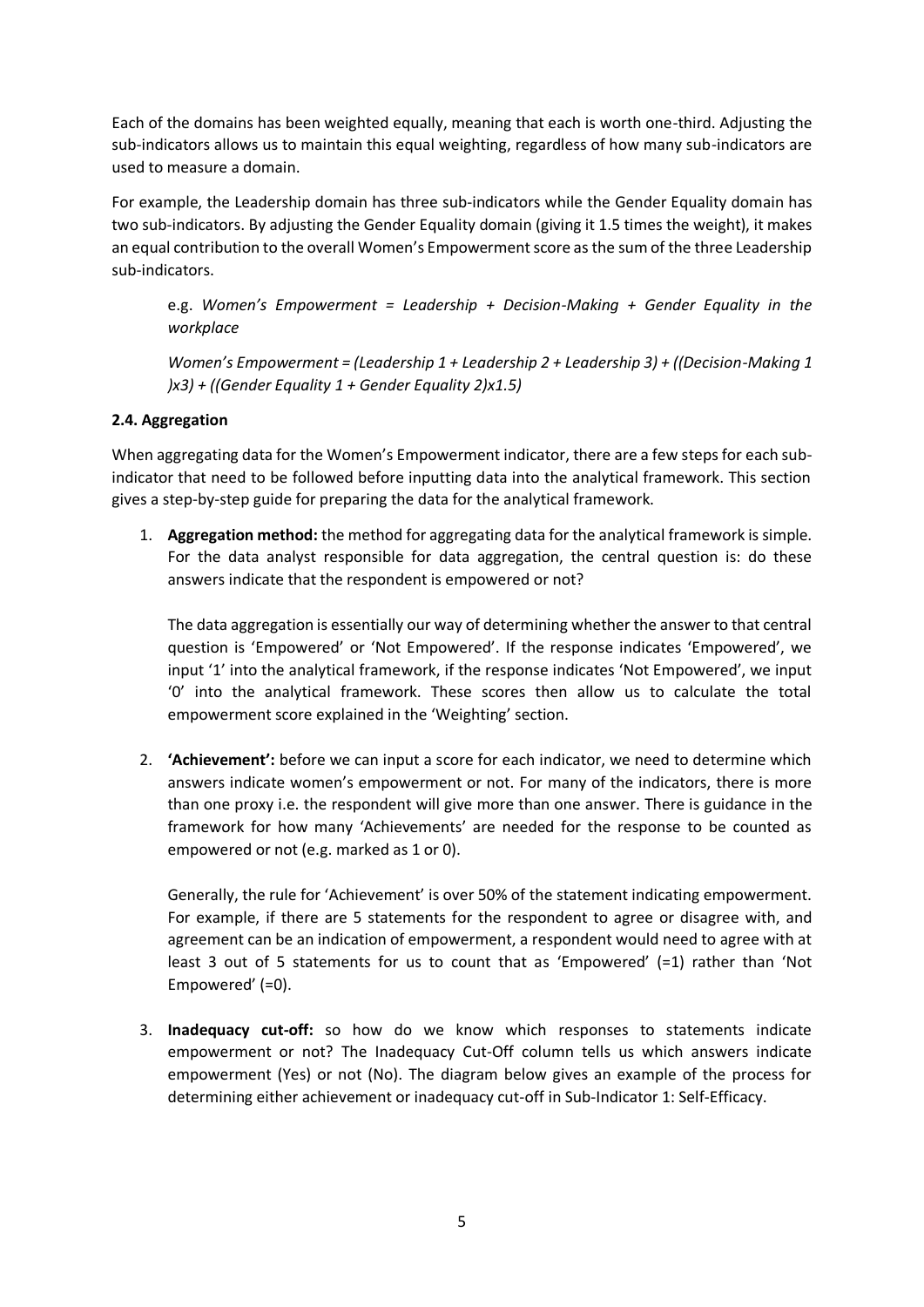

### **2.4.1 Data Aggregation Scenario and Quiz**

Using the example data below, aggregate the data for Sub-Indicator 1: Self-Efficacy into the analytical framework formatted blank table.

#### Sample data

| Respondent | # I will be able to achieve most $\vert$ # I am confident that I can<br>of the goals that I have set for<br>myself | perform effectively on many<br>tasks |
|------------|--------------------------------------------------------------------------------------------------------------------|--------------------------------------|
| 1001       | 1. Strongly disagree                                                                                               | 5. Strongly agree                    |
| 1002       | 2. Disagree                                                                                                        | 3. Neither agree nor disagree        |
| 1003       | 4. Agree                                                                                                           | 5. Strongly agree                    |
| 1004       | 4. Agree                                                                                                           | 3. Neither agree nor disagree        |
| 1005       | 2. Disagree                                                                                                        | 2. Disagree                          |

### Analytical framework table

| Respondent | Self-Efficacy |
|------------|---------------|
| 1001       |               |
| 1002       |               |
| 1003       |               |
| 1004       |               |
| 1005       |               |

Answers (Move blue box)

| Respondent | <b>Self-Efficacy</b> |
|------------|----------------------|
| 1001       |                      |
| 1002       |                      |
| 1003       |                      |
| 1004       |                      |
| 1005       |                      |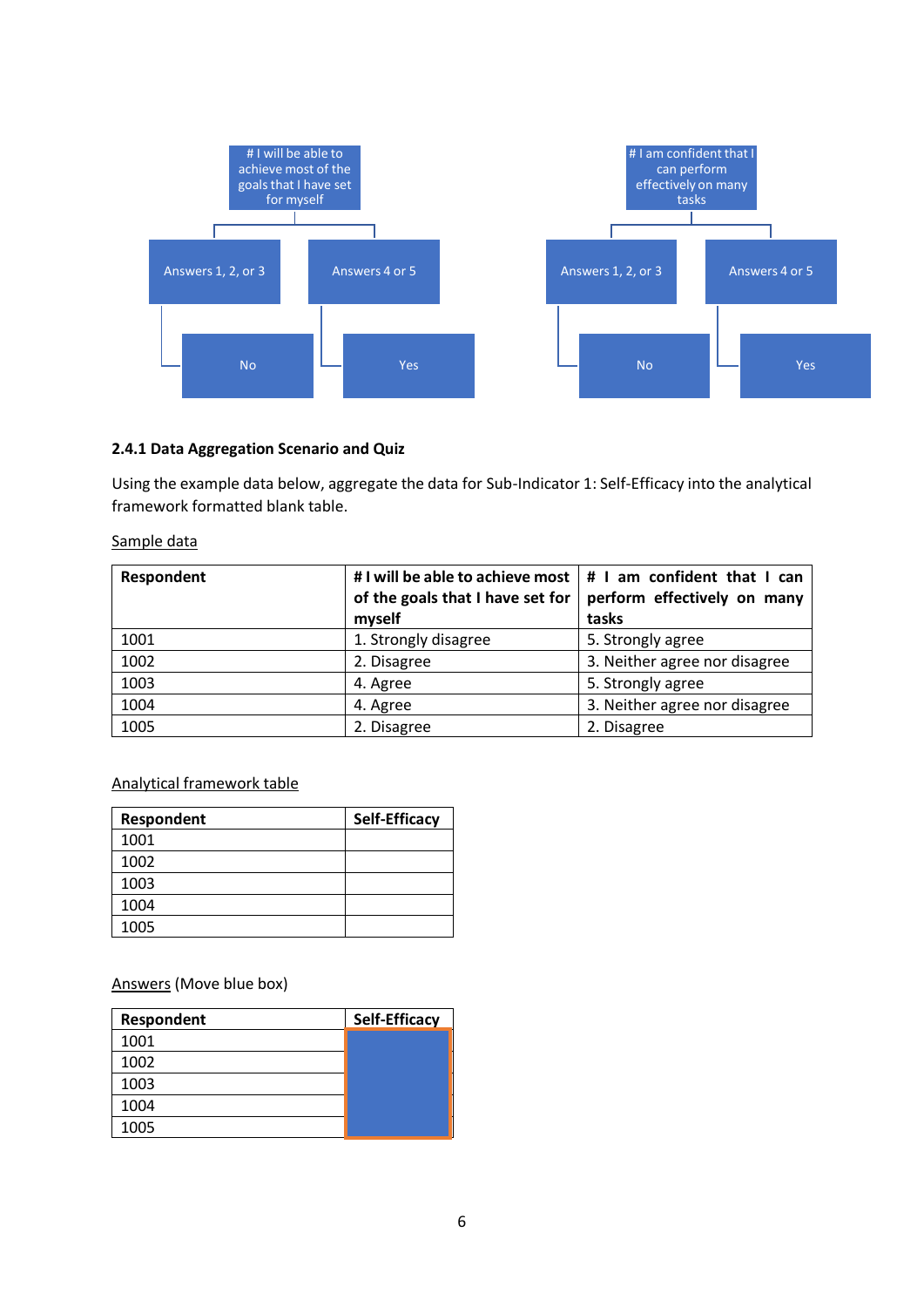# **2.5. Women's Empowerment and Gender Parity scores**

The Delta Framework Women's Empowerment indicator is scored on a scale of 0-9. This means that for each respondent, their answers to the various sub-indicators will generate a score that we can use as an indication of their level of empowerment. For ease of reporting and communication, we can consider a scores of 4.5-9 to be indicative of 'empowered' and scores of 0-4.4 to indicate that more could be done to ensure women are empowered. A Women's Empowerment score at farm, regional and country levels can also be calculated using average of women's overall empowerment scores at each of these levels.

Because the questions can be posed to both men and women farmers, we have an opportunity to calculate a Gender Parity score alongside the Women's Empowerment score. This is very simple to calculate, requiring the analyst to take an average of the women's overall empowerment scores and an average of the men's overall empowerment scores. The difference between these two scores is our indication of the level of gender parity. These averages can be calculated at farm, regional and country levels.

# **2.6. Aggregating data from smallholder farms and large farms**

While the tools for smallholder and large farm participants will differ, the structure of each indicator remains largely the same. The symmetry between both versions of the Women's Empowerment indicator allows us to easily aggregate the data from both versions into one dataset. We can do this by focussing on the **weighted totals** in the analytical framework.

For smallholder farm participants, their responses will generate weighted totals for the domains of leadership, decision-making and access to financial resources – each worth three points. For large farm participants, their responses will generate weighted totals for the domains of leadership, decision-making and gender equality in the workplace – each worth three points.

This means that in both versions, we have three domains, each worth three points and totalling an empowerment score out of 9. For aggregation purposes only, we can use access to financial resources and gender equality in the workplace interchangeably – according to which version of the Women's Empowerment indicator the participants have contributed to.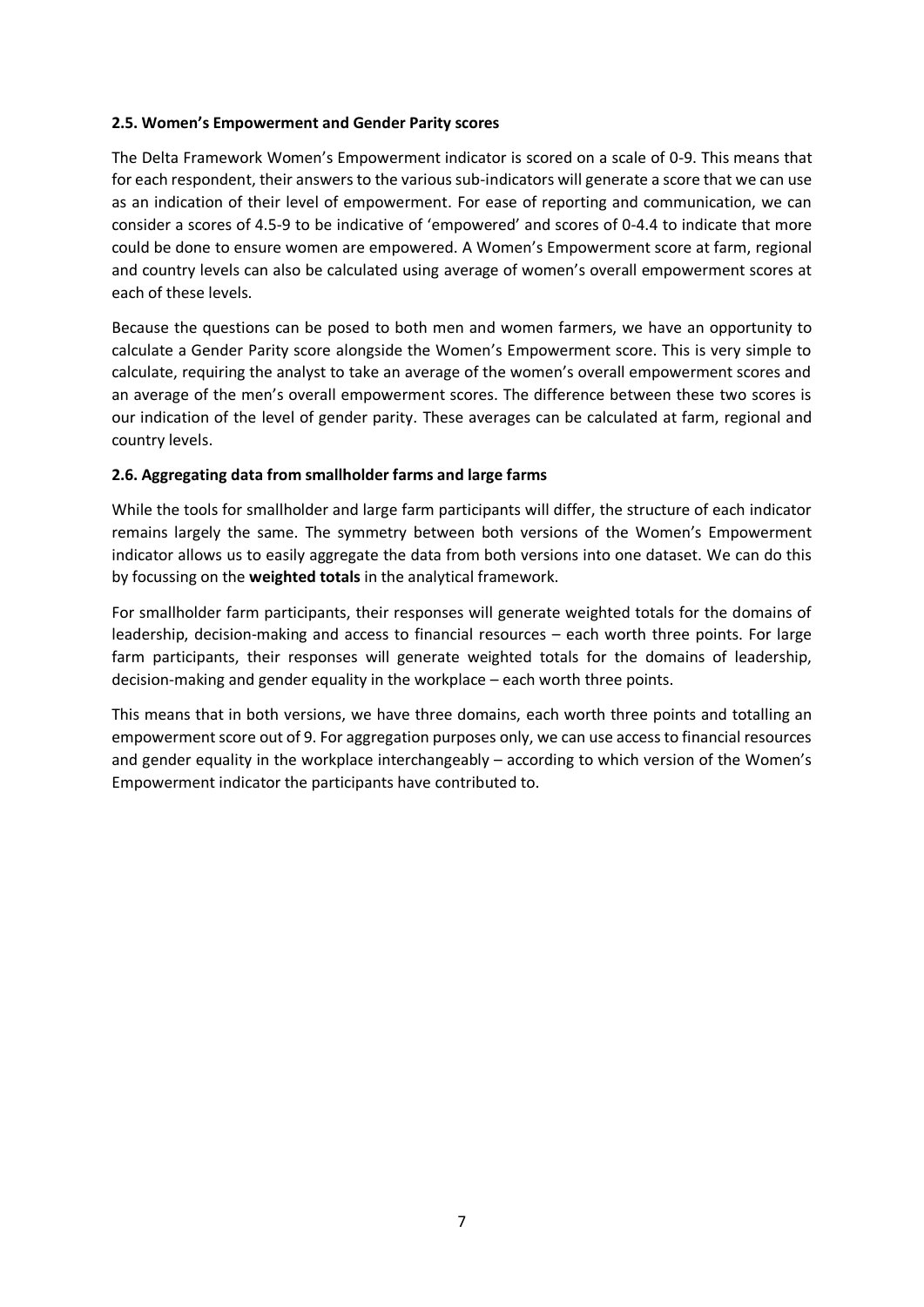Here are examples of the analytical frameworks for each version of the Women's Empowerment indicator, alongside a view of the overall aggregated table for both versions. The data in all tables is fabricated and only to exemplify how the analytical framework will be used to aggregate data from the sub-indicators.

# **Version 1: Smallholder farmers**

|        |             |          | Decision-making |                   |       | <b>Control of economic assets</b> |           |              |              |           |                     |              |              |              |
|--------|-------------|----------|-----------------|-------------------|-------|-----------------------------------|-----------|--------------|--------------|-----------|---------------------|--------------|--------------|--------------|
|        | Farmer      | Self-    |                 | <b>Collective</b> |       | Weighted                          | Decision- |              | Weighted     | Asset     | Gender<br>Equitable |              | Weighted     |              |
| Gender | Type        | efficacy | Communication   | <b>Action</b>     | Total | <b>Total</b>                      | making    | <b>Total</b> | <b>Total</b> | ownership | <b>Attitudes</b>    | <b>Total</b> | <b>Total</b> | <b>TOTAL</b> |
| Female | Smallholder |          |                 |                   |       |                                   |           |              |              |           |                     |              |              |              |
| Male   | Smallholder |          |                 |                   |       |                                   |           |              |              |           |                     |              |              |              |
| Male   | Smallholder |          |                 |                   |       |                                   |           |              |              |           |                     |              | 1.5          | 3.5          |
| Female | Smallholder |          |                 |                   |       |                                   |           |              |              |           |                     |              |              | 6.5          |

# **Version 2: Large farms**

|        |                       |                   |               | Leadership                         |              |                          | <b>Decision-making</b>     |              |                          | Gender equality in the workplace |                                         |       |                          |              |
|--------|-----------------------|-------------------|---------------|------------------------------------|--------------|--------------------------|----------------------------|--------------|--------------------------|----------------------------------|-----------------------------------------|-------|--------------------------|--------------|
| Gender | Worker<br><b>Type</b> | Self-<br>efficacy | Communication | <b>Collective</b><br><b>Action</b> | <b>Total</b> | Weighted<br><b>Total</b> | <b>Decision-</b><br>making | Total        | Weighted<br><b>Total</b> | Gender<br>Equality<br>policy     | Gender<br>Equitable<br><b>Attitudes</b> | Total | Weighted<br><b>Total</b> | <b>TOTAL</b> |
|        | Seasonal              |                   |               |                                    |              |                          |                            |              |                          |                                  |                                         |       |                          |              |
| Female | worker                |                   |               |                                    |              |                          |                            |              |                          |                                  |                                         | 2     |                          | 9            |
|        | Permanent             |                   |               |                                    |              |                          |                            |              |                          |                                  |                                         |       |                          |              |
| Male   | worker                | 0                 | 0             |                                    |              |                          | 0                          | $\mathbf{0}$ | 0                        |                                  |                                         | 2     |                          | 4            |
|        | Seasonal              |                   |               |                                    |              |                          |                            |              |                          |                                  |                                         |       |                          |              |
| Male   | worker                |                   | 0             |                                    |              |                          | 0                          | 0            | 0                        | 0                                |                                         |       | 1.5                      | 3.5          |
|        | Office                |                   |               |                                    |              |                          |                            |              |                          |                                  |                                         |       |                          |              |
|        | worker/               |                   |               |                                    |              |                          |                            |              |                          |                                  |                                         |       |                          |              |
|        | business              |                   |               |                                    |              |                          |                            |              |                          |                                  |                                         |       |                          |              |
| Female | staff                 |                   |               | 0                                  |              |                          |                            |              |                          |                                  |                                         |       | 1.5                      | 6.5          |